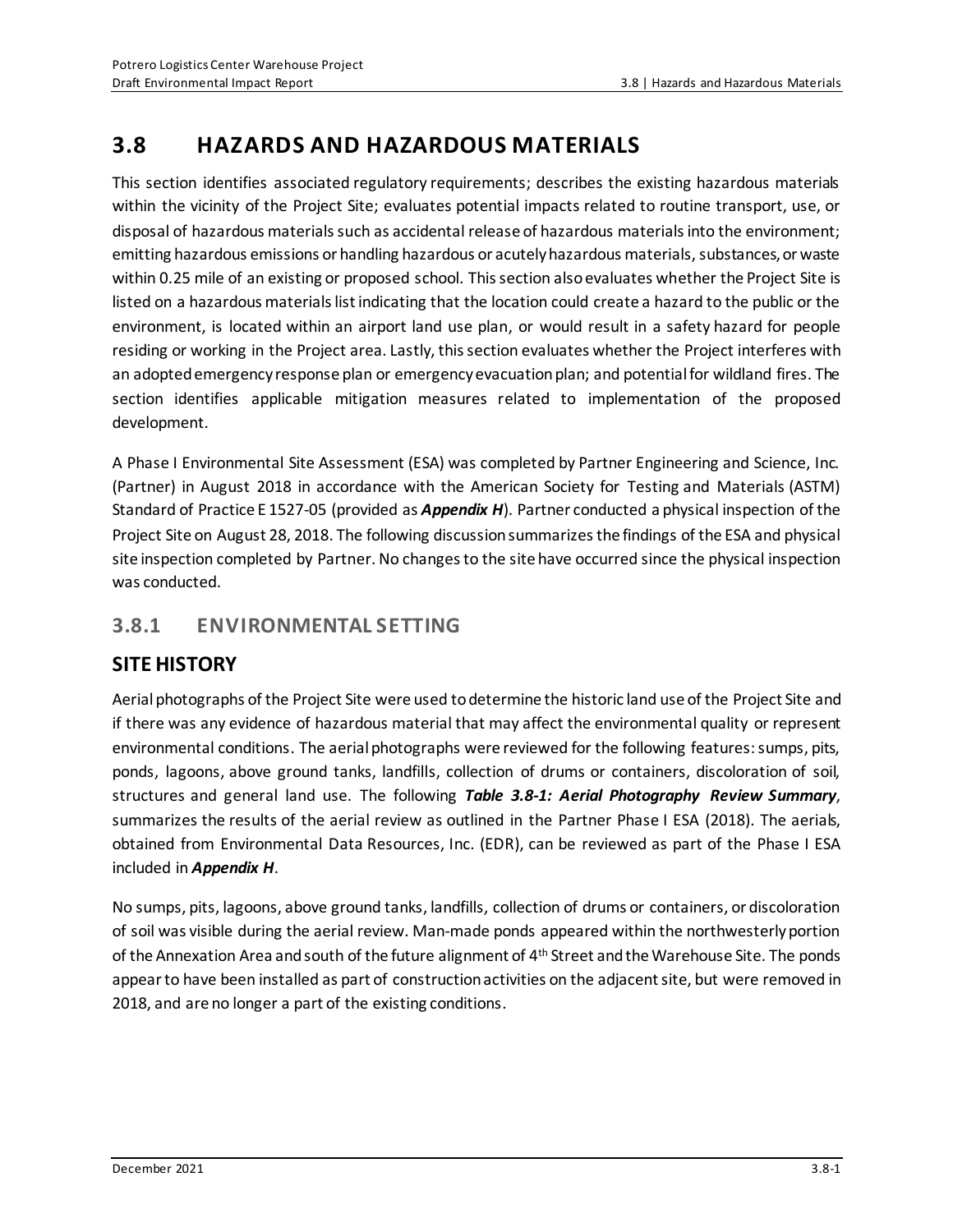| Year                                                                                                                                      | <b>Land Use</b>       | <b>Identifiable Features</b>                                                          |  |
|-------------------------------------------------------------------------------------------------------------------------------------------|-----------------------|---------------------------------------------------------------------------------------|--|
| 1938                                                                                                                                      | Undeveloped           | Appears to be undeveloped. Areas of lower, or less steep elevations between hills     |  |
|                                                                                                                                           |                       | appear to be terraced for dry farming                                                 |  |
| 1949, 1953,                                                                                                                               | Agricultural          | The northwest portion appears to have small structure or structures developed. No     |  |
| 1961, 1966                                                                                                                                |                       | other significant changes visible                                                     |  |
| 1978                                                                                                                                      | Agricultural          | Additional structures appear developed on the southwest portion along with what       |  |
|                                                                                                                                           |                       | appears to be a stand of orchards. South of the property appears to be developed      |  |
|                                                                                                                                           |                       | with what appears to be a structure and manmade surface water bodies. No other        |  |
|                                                                                                                                           |                       | significant changes visible.                                                          |  |
| 1985                                                                                                                                      | Agricultural          | An additional structure appears developed on the eastern portion of the southwest     |  |
|                                                                                                                                           |                       | corner. No other significant changes visible.                                         |  |
| 1989, 1996                                                                                                                                | Mostly                | Only one structure appears developed on the northwest portion. The water bodies       |  |
|                                                                                                                                           | Undeveloped           | appear empty or filled in south of the property. No other significant changes visible |  |
| 2002, 2006                                                                                                                                | Mostly                | The far northwest corner appears developed with the cell tower facility. No other     |  |
|                                                                                                                                           | Undeveloped           | significant changes visible.                                                          |  |
| 2009, 2012                                                                                                                                | Mostly<br>Undeveloped | Additional structures, or trailers appear next to the structure on the southwest      |  |
|                                                                                                                                           |                       | portion of site. Area to the north appears mass graded from tract housing             |  |
|                                                                                                                                           |                       | development. No other significant changes visible.                                    |  |
| 2016                                                                                                                                      | Mostly                | Previous structures, with the exception of the cell tower facility, appear removed.   |  |
|                                                                                                                                           | Undeveloped           | No other significant changes visible.                                                 |  |
| Source: Partner Engineering and Science, Inc. (2018). Phase 1 Environmental Site Assessment. Pages 6 and 7. Torrance, CA: Jeremy Russell. |                       |                                                                                       |  |

|  | Table 3.8-1: Aerial Photograph Review Summary |
|--|-----------------------------------------------|
|--|-----------------------------------------------|

# **RECORDS REVIEW**

Partner performed a computer database review (EDR) to review the existing Federal and State environmental databases per ASTM standards for environmental site assessments (E-1527-94). The database review included all sites within a one-mile radius around the Project Site. The full list of databases reviewed is included in *Appendix H*. The Project Site does not appear on the database reports as having underground storage tanks (USTs), a recorded spill or hazardous materials release, or having been impacted by an off-site source of contamination. There is one site less than a mile away that falls under the State Equivalent National Priorities List (NPL) and Comprehensive Environmental Recovery, Compensation, and Liability Information System (CERCLIS) lists. Furthermore, a search on the Department of Oil and Gas maps did not locate any oil wells within 1,000 feet of the Project Site.

Based on the review, a single site was located within the one-mile radius. The property of concern listed in the regulatory review is approximately 0.45 mile south of the Project Site. This property is identified as a RESPONSE, ENVIROSTOR, HIST Cal-Sites, Cortese, and HISTCORTESE site in the regulatory database report. The property identified as Lockheed Propulsion – Beaumont No. 2 at JackRabbit Trail is situated hydrologically downgradient and is 0.45 mile away. Partner reviewed available information and documents on the State Water Resources Control Board (SWRCB) GeoTracker online database. Based on the findings, vapor migration from this site is not expected to represent a significant environmental concern at this time.

# **ON-SITE RECONNAISSANCE AND SITE INSPECTION**

Partner conducted a physical inspection at the Project Site on August 28, 2018. A summary of the potential environmental concerns listed in the Phase I ESA are below. The visual site inspection did not reveal any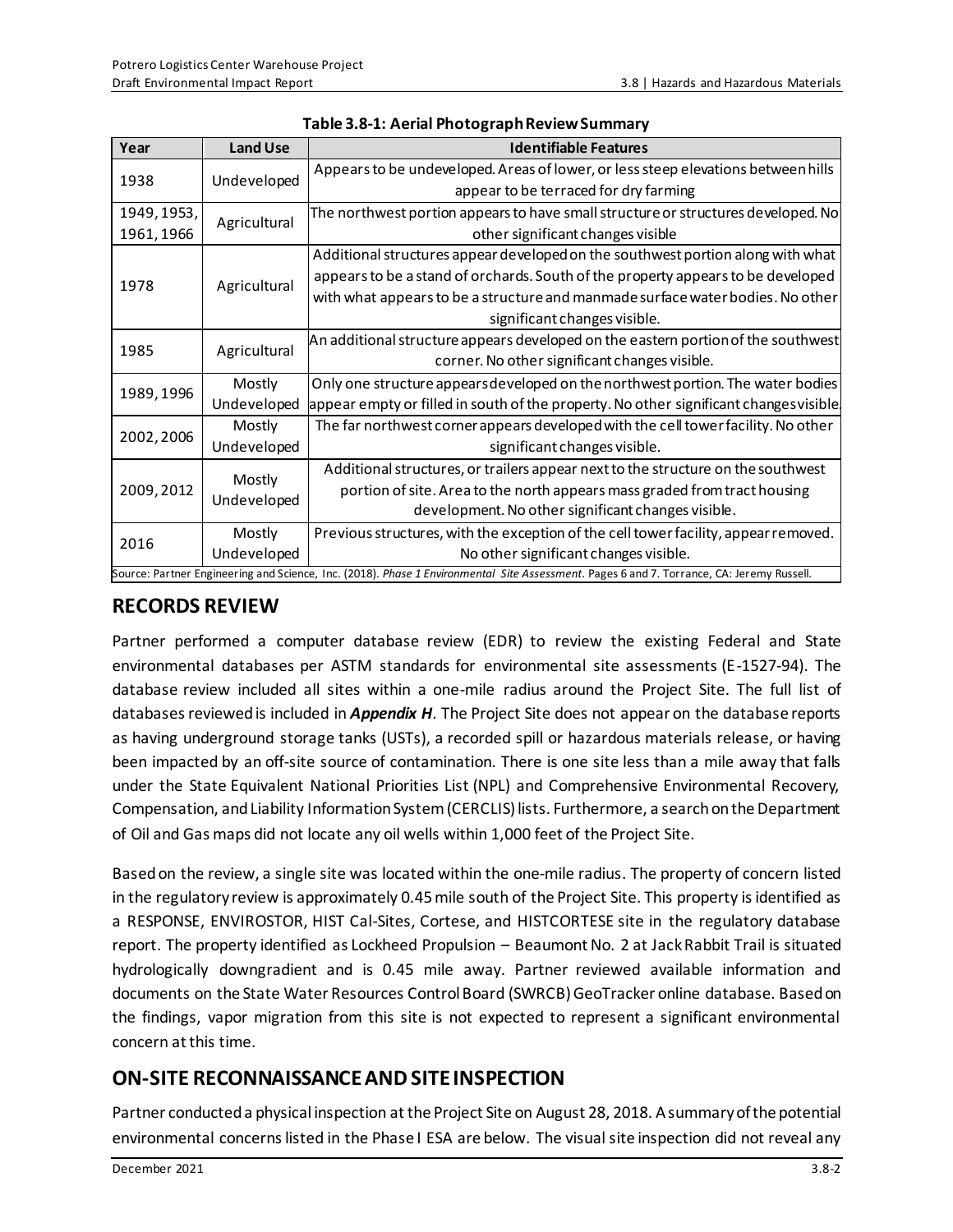current or former USTs, significant surface staining, and vaulted electrical transfer boxes. There was no evidence of any subsurface abandoned foundations, seeps, or stressed vegetation. There was no indication of the storage or use of hazardous materials within the Project Site.

- No routine solid waste was observed generated at the subject property. Areas of trash, tires, and debris were observed to have been dumped on the southwestern and northwestern areas of the Project Site. No evidence of whether the waste was illegally dumped was observed during the Partner site reconnaissance.
- No sanitary discharges were observed on the subject property. No wastewater treatment facilities or septic systems were observed or reported on the Project Site. It is possible that the previous rural residential structures operated a septic system.
- No hazardous substances or petroleum products were observed on the Project Site during the site reconnaissance. No evidence of current or former aboveground storage tanks (ASTs)or USTs was observed during the site reconnaissance. No spills, stains, or other indications that a surficial release has occurred at the subject property were observed.
- No potential polychlorinated biphenyls (PCB)-containing equipment (transformers, oil-filled switches, hoists, lifts, dock levelers, hydraulic elevators, etc.) was observed on the Project Site during Partner's reconnaissance.

# **NEARBY AIRPORTS OR AIRSTRIPS**

The nearest airstrip is the Banning Municipal Airport in Banning, located at 200 S. Hathaway Street, Banning, CA92220, approximately nine miles east of the eastern Project Site boundary.

# **WILDLAND FIRE HAZARDS**

According to the Riverside County Parcel Report, the Project Site is within a moderate to high fire hazard severity zone (FHSZ).

# **SCHOOLS**

The nearest school to the Project Site is the Tournament Hills Elementary School at 36611 Champions Drive in Beaumont, approximately 1.5 miles to the north.

# **3.8.2 REGULATORY SETTING**

Hazardous materials and wastes are identified and defined by federal and state regulations for the purpose of protecting public health and the environment. Hazardous materials contain certain chemical, physical, or infectious properties that cause them to be considered hazardous. Hazardous wastes are defined in the Code of Federal Regulations Title 40, Volume 25, Parts 260–265 and in the California Code of Regulations (CCR), Title 22 Div. 4.5, Chapter 11, Article 1, Section 66261. Over the years, the laws and regulations have evolved to deal with different aspects of the handling, treatment, storage, and disposal of hazardous substances.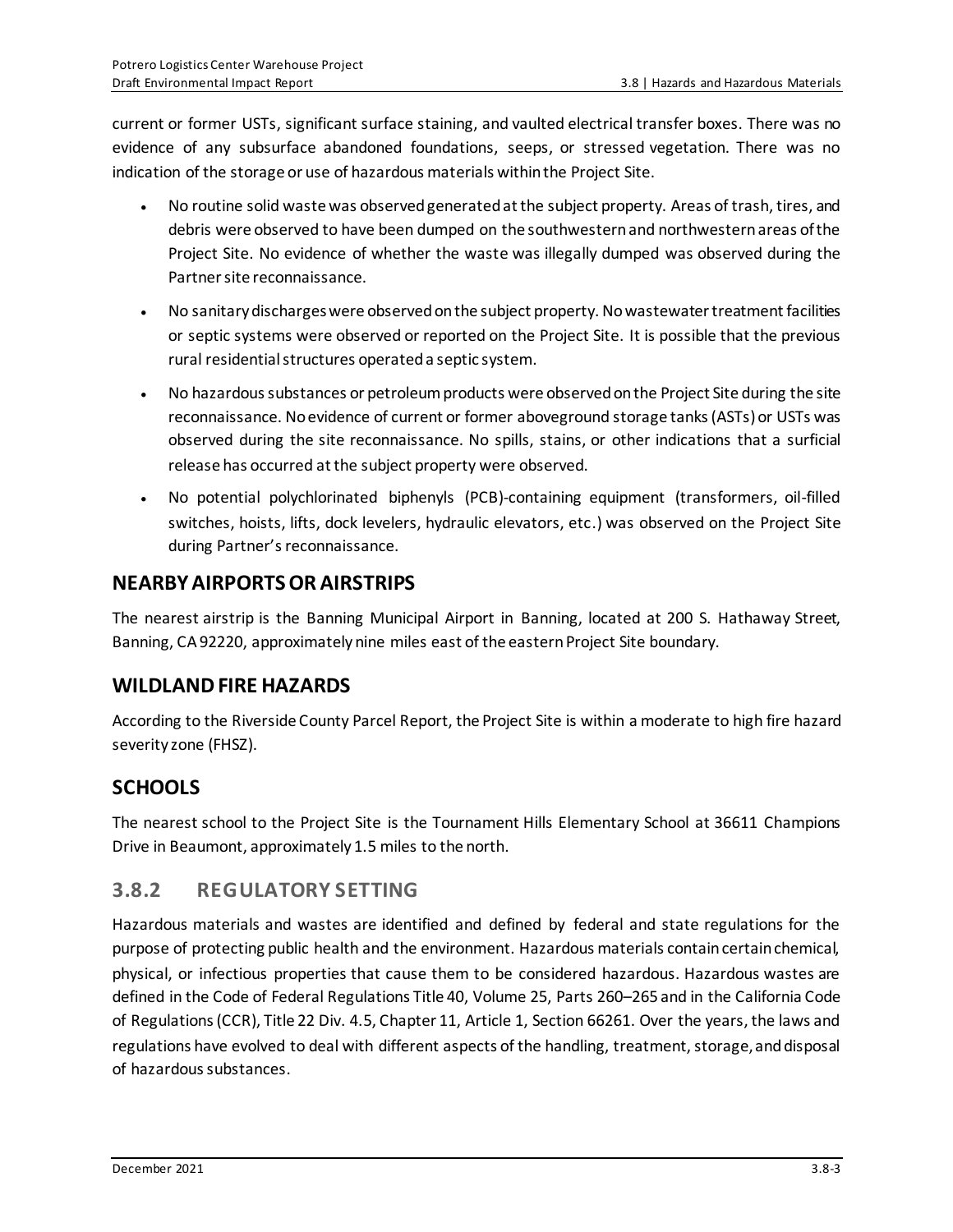# **FEDERAL**

### **Federal Toxic Substances Control Act of 1976**

The Federal Toxic Substances Control Act of 1976 tasked the U.S. Environmental Protection Agency (U.S. EPA) with authority to require reporting, record-keeping and testing requirements, and restrictions relating to chemical substances and/or mixtures. The Federal Toxic Substances Control Act addresses the production, importation, use, and disposal of specific chemicals including PCBs, asbestos, radon, and leadbased paint.

### **Resource Conservation and Recovery Act of 1976**

The objectives of the Resource Conservation and Recovery Act are to protect human health and the environment from the potential hazards of waste disposal, to conserve energy and natural resources, to reduce the amount of waste generated, and to ensure that wastes are managed in an environmentally sound manner. The Resource Conservation and Recovery Act of 1976, which amended the Solid Waste Disposal Act in 1984, addresses solid and hazardous waste management activities. The Resource Conservation and Recovery Act affirmed and extended the "cradle-to-grave" system of regulating hazardous wastes. The use of certain techniques for the disposal of some hazardous wastes was specifically prohibited by the Hazardous and Solid Waste Act. The Hazardous and Solid Waste Amendments of 1984 also added Subtitle I, which governs underground storage tanks.

### **Comprehensive Environmental Response, Compensation, and Liability Act of 1980**

CERCLA, commonly known as "Superfund," was enacted by Congress on December 11, 1980. This law provided broad federal authority to respond directly to releases or threatened releases of hazardous substances that may endanger public health or the environment. CERCLA established requirements concerning closed and abandoned hazardous waste sites, provided for liability of persons responsible for releases of hazardous waste at these sites, and established a trust fund to provide for cleanup when no responsible party could be identified. CERCLA also enabled the revision of the National Contingency Plan. The National Contingency Plan provided the guidelines and procedures needed to respond to releases and threatened releases of hazardous substances, pollutants, or contaminants. The National Contingency Plan also established the National Priorities List, which is a list of contaminated sites warranting further investigation by the U.S. EPA. CERCLA was amended by the Superfund Amendments and Reauthorization Act on October 17, 1986.

# **STATE**

Primary state agencies with jurisdiction over public health hazards and hazardous chemical materials management are the Department of Toxic Substances Control (DTSC) and the Regional Water Quality Control Boards (RWQCB). Other state agencies involved in hazardous materials management are the Department of Industrial Relations (California OSHA [CalOSHA] implementation), Office of Emergency Services (Office of Emergency Services–California Accidental Release Prevention Implementation), California Department of Fish and Wildlife, California Air Resources Board (CARB), California Department of Transportation (Caltrans), State Office of Environmental Health Hazard Assessment (Proposition 65 implementation), and the California Integrated Waste Management Board.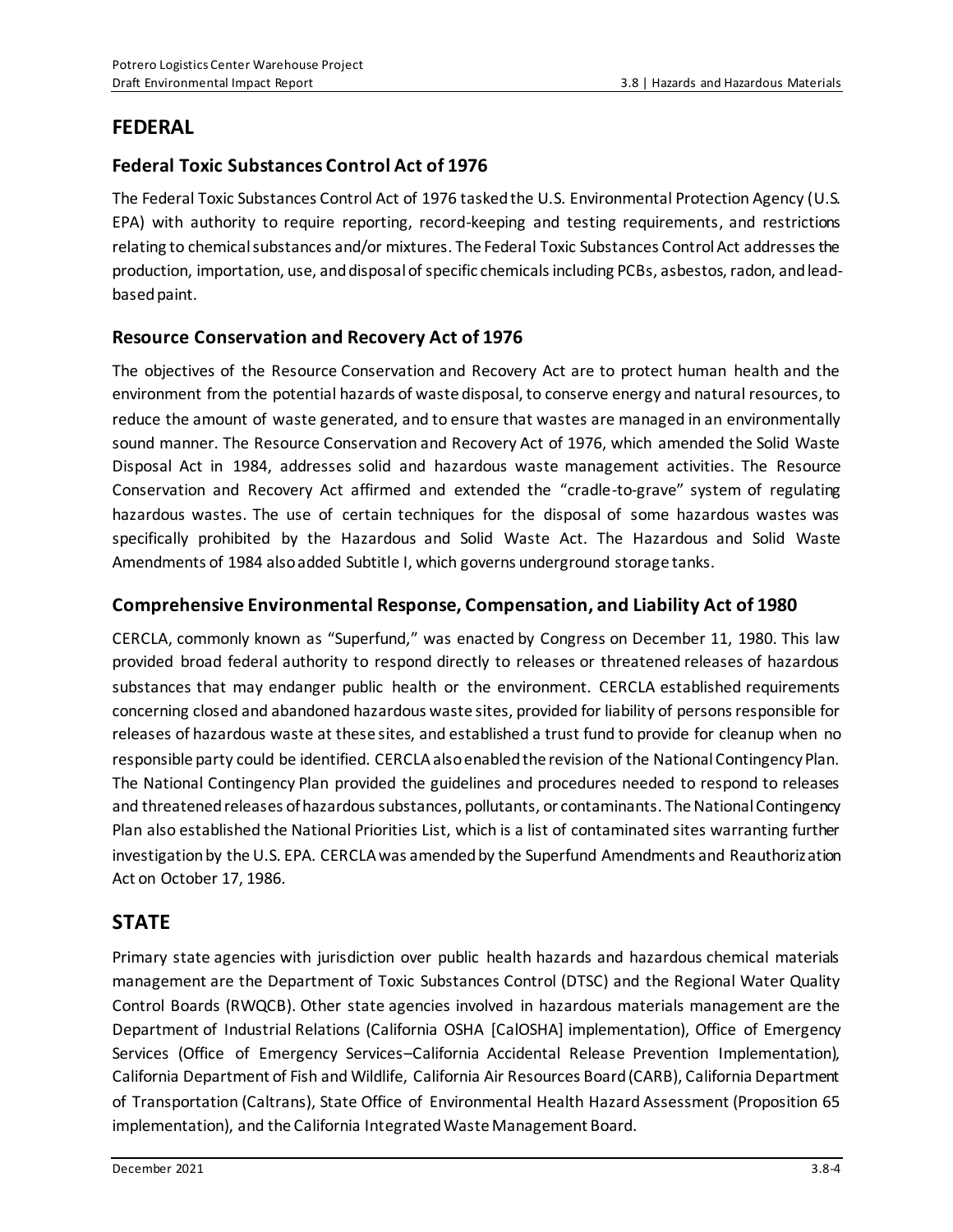The enforcement agencies for hazardous materials transportation regulations are the California Highway Patrol and Caltrans. Hazardous materials and waste transporters are responsible for complying with all applicable packaging, labeling, and shipping regulations. South Coast Air Quality Management District (SCAQMD) Rules and Regulations pertain to asbestos abatement (including Rule 1403), Construction Safety Orders 1529 (pertaining to asbestos), and 1532.1 (pertaining to lead) from Title 8 of the CCR. Hazardous chemical and biohazardous materials management laws in California include the following statutes:

- Hazardous Materials Management Act requires that businesses handling or storing certain amounts of hazardous materials prepare a hazardous materials business plan, which includes an inventory of hazardous materials stored on site (above specified quantities), an emergency response plan, and an employee training program.
- Hazardous Waste Control Act (California Health and Safety Code [HSC], Division 20, Chapter 6.5, Article 2, Section 25100, et seq.) – authorizes the DTSC and local certified unified program agencies to regulate facilities that generate or treat hazardous waste.
- Safe Drinking Water and Toxic Enforcement Act of 1986 (Proposition 65) requires the governor to publish and update, at least annually, a list of chemicals known to the state to cause cancer, birth defects, or other reproductive harm, and to inform citizens about exposures to such chemicals.
- Hazardous Waste Management Planning and Facility Siting, also known as the Tanner Act (Assembly Bill [AB] 2948, 1986) – requires counties to prepare, for California DTSC approval, hazardous waste management plans, and prescribes specific public participation activities, which must be carried out during the local land use permit process for siting new or expanding off-site commercial treatment, storage, and disposal facilities.
- Hazardous Materials Storage and Emergency Response (AB 2185) requires the immediate reporting to local fire departments and Offices of Emergency Services of any release or threatened release of a hazardous material, regardless of the amount handled by the business.
- California Medical Waste Management Act (California Health and Safety Code (HSC), §§ 117600-118360) – establishes procedures for the proper handling, storage, treatment, and transportation of medical waste.
- Land Disposal Restrictions (CCR, Chapter 18, Title 22) set up by Congress in 1984 for the U.S. EPA, ensures that toxic constituents present in hazardous waste are properly treated before hazardous waste is land disposed.

State regulations and agencies pertaining to hazardous materials management and worker safety are described in the following subsections.

### **California Environmental Protection Agency**

The boards, departments, and offices that make up the California Environmental Protection Agency (CalEPA) include CARB, the Department of Pesticide Regulation, the Department of Resources Recycling and Recovery, the DTSC, the Office of Environmental Health Hazard Assessment, and the SWRCB. These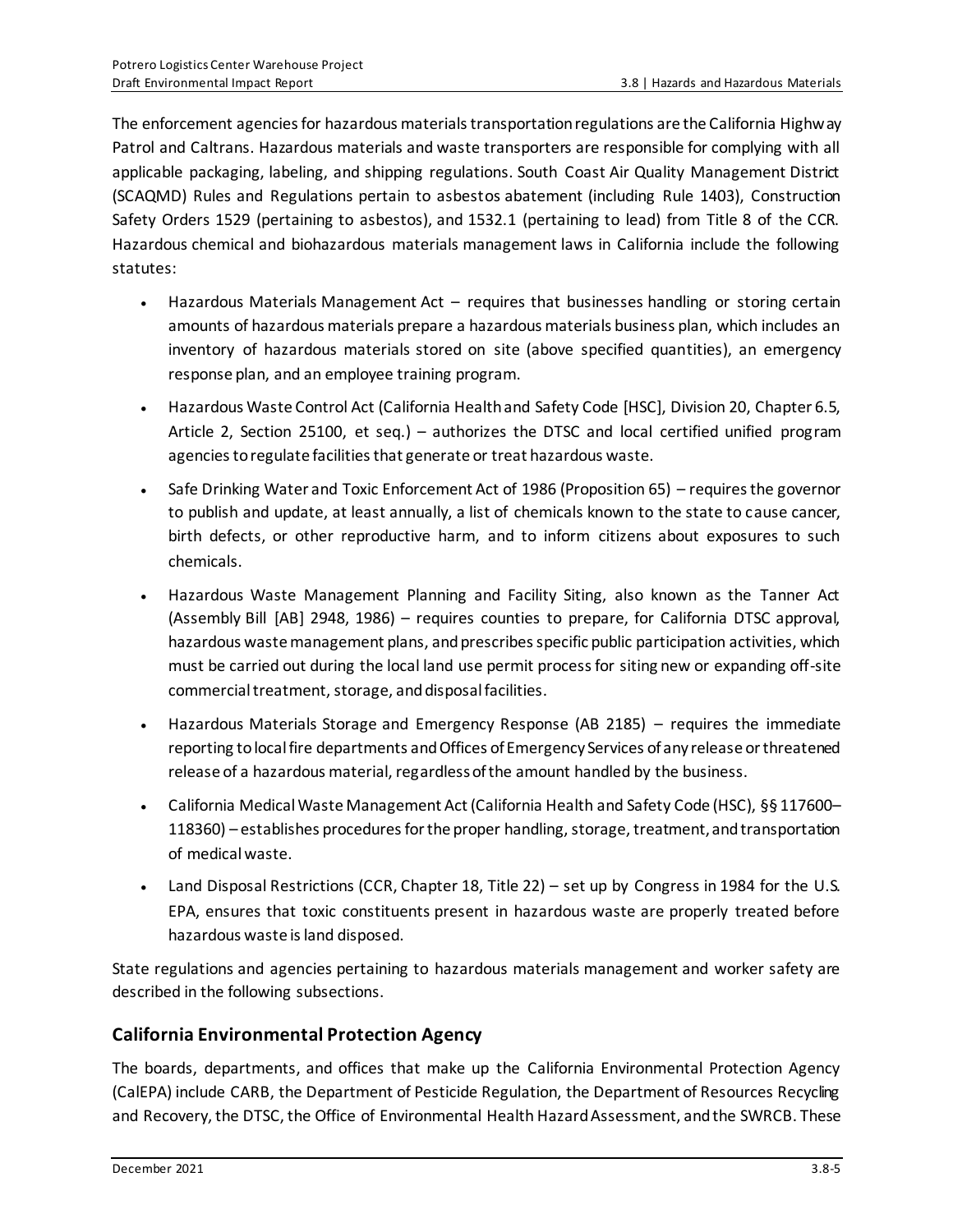boards, departments and offices were placed within the CalEPA "umbrella" to create a cabinet-level voice for the protection of human health and the environment (such as clean air, clean water, clean soil, safe pesticides, and waste recycling and reduction) to assure the coordinated deployment of state resources.

### **Department of Toxic Substances Control**

The mission of the DTSC is to protect California's people and environment from harmful effects of toxic substances by restoring contaminated resources, enforcing hazardous waste laws, reducing hazardous waste generation, and encouraging the manufacture of chemically safer products. As part of its mission, the DTSC maintains its Enforcement and Emergency Response Division (EERD) to administer the technical implementation of the State Unified Program. The Unified Program is a consolidation of six environmental programs at the local level. Those agencies at the local level with responsibility for the program are known as Certified Unified Program Agencies (CUPA). The DTSC also has the responsibility of overseeing and regulating hazardous materials, generators, transporters, and facilities that may use, generate, store, transport, or recycle, hazardous materials.

### **State Water Resources Control Board**

Brownfields are underutilized properties where reuse is hindered by the actual or suspected presence of pollution or contamination. The SWRCB's Brownfield Program goals are to:

- Expedite and facilitate site cleanups and closures for brownfield sites to support reuse of those sites;
- Preserve open space and greenfields;
- Protect groundwater and surface water resources, safeguard public health, and promote environmental justice; and
- Streamline site assessment, clean up, monitoring, and closure requirements and procedures within the various SWRCB site cleanup programs.

Site clean-up responsibilities for brownfields primarily reside within four main SWRCB programs: the Underground Storage Tank Program; Site Cleanup Program; Department of Defense Program; and the Land Disposal Program. These SWRCB cleanup programs are charged with ensuring sites are remediated to protect California's surface and groundwater and return them to beneficial uses.

### **Government Code Section 65962.5**

Pursuant to Government Code § 65962.5, environmental regulatory database lists were reviewed to identify and locate properties with known hazardous substance contamination within the proposed Project area (California Government Code, § 65960 et seq.). Four state agencies are required to provide lists of facilities that have contributed, harbor, or are responsible for environmental contamination within their jurisdiction. The four state agencies that are required to provide these lists to the Secretary for Environmental Protection include the DTSC, the State Department for Health Services, the SWRCB, and the California Integrated Waste Management Board. The Secretary for Environmental Protection then takes each of the four-respective agency lists and forms one list, referred to as the Hazardous Waste and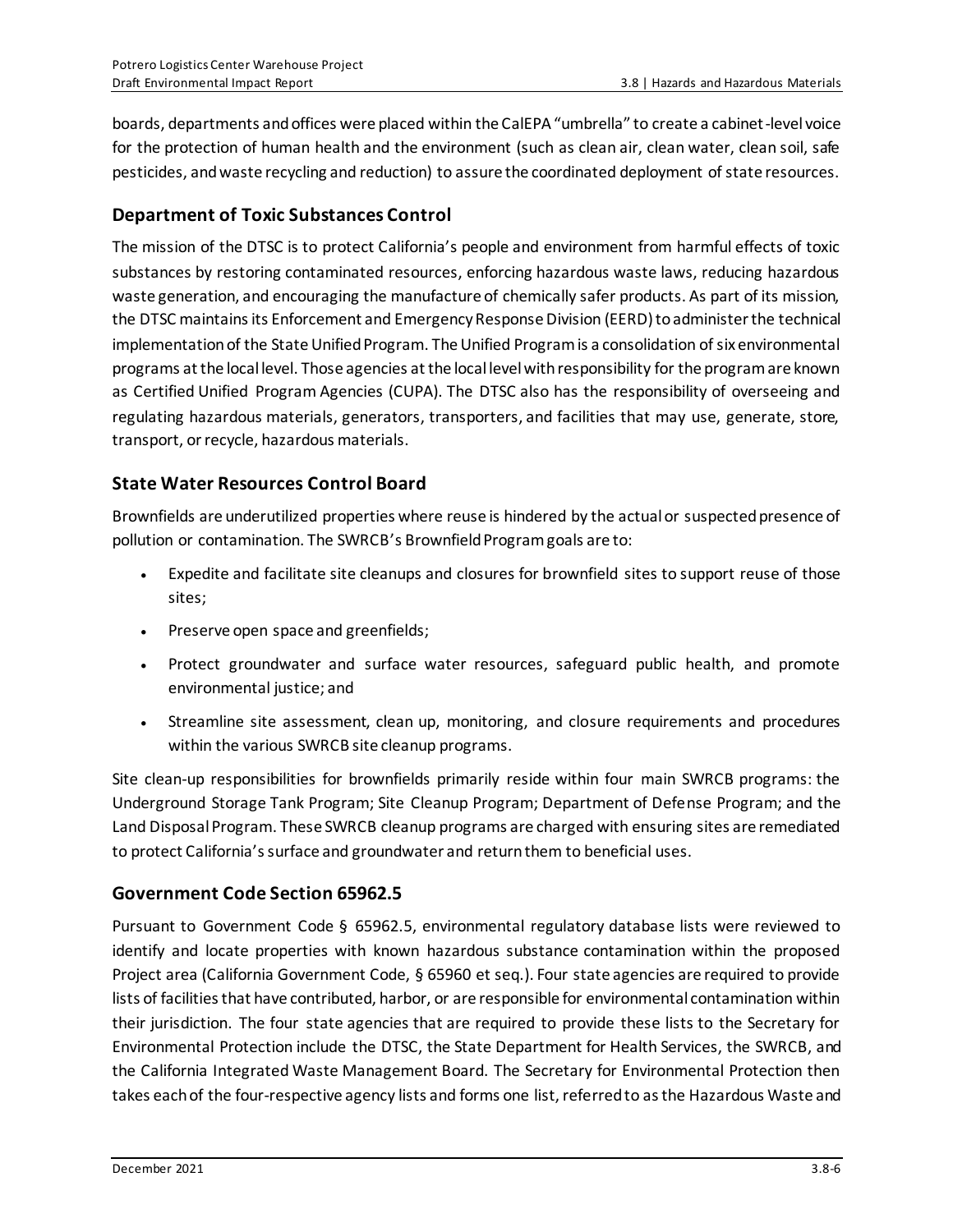Substances Site List – Site Cleanup (Cortese List), which is made available to every city and/or county in California (DTSC 2007).

### **California Health and Safety Code Section 25501**

California law defines a hazardous material as any material that, because of its quantity, concentration, or physical, chemical, or infectious characteristics, may pose a present or potential hazard to human health and safety or to the environment if released in the workplace or the environment (California HSC § 25501).

### **California Occupational Safety and Health Administration**

CalOSHAis the primary agency responsible for worker safety in the handling and use of chemicals in the workplace. CalOSHA standards are generally more stringent than federal regulations. The employer is required to monitor worker exposure to listed hazardous substances and notify workers of exposure (8 CCR §§ 337–340). The regulations specify requirements for employee training, availability of safety equipment, accident prevention programs, and hazardous substance exposure warnings.

### **California Hazardous Waste Control Law**

The California Hazardous Waste Control Law (California HSC, Division 20, Chapter 6.5) is administered by the CalEPA to regulate the management of hazardous wastes. While the Hazardous Waste Control Law is generally more stringent than the Resource Conservation and Recovery Act, until the U.S. EPA approves the California hazardous waste control program (which is charged with regulating the generation, treatment, storage, and disposal of hazardous waste), both the state and federal laws apply in California. The Hazardous Waste Control Law lists 791 chemicals and approximately 300 common materials that may be hazardous; establishes criteria for identifying, packaging, and labeling hazardous wastes; prescribes management controls; establishes permit requirements for treatment, storage, disposal, and transportation; and identifies some wastes that cannot be disposed of in landfills.

### **California Accidental Release Prevention Program**

Similar to the Federal Risk Management Program, the California Accidental Release Prevention Program includes additional state requirements as well as an additional list of regulated substances and thresholds. The regulations of the program are contained in CCR Title 19, Division 2, Chapter 4.5. The intent of California Accidental Release Prevention Program is to prevent accidental releases of substances that can cause serious harm to the public and the environment, to minimize the damage if releases do occur, and to satisfy community right-to-know laws.

### **California Health and Safety Code**

The handling and storage of hazardous materials is regulated by Division 20, Chapter 6.95 of the California HSC. Under §§ 25500–25543.3, facilities handling hazardous materials are required to prepare a hazardous materials business plan (HMBP). HMBPs contain basic information on the location, type, quantity, and health risks of hazardous materials stored, used, or disposed of in the state. Chapter 6.95 of the HSC establishes minimum statewide standards for HMBPs.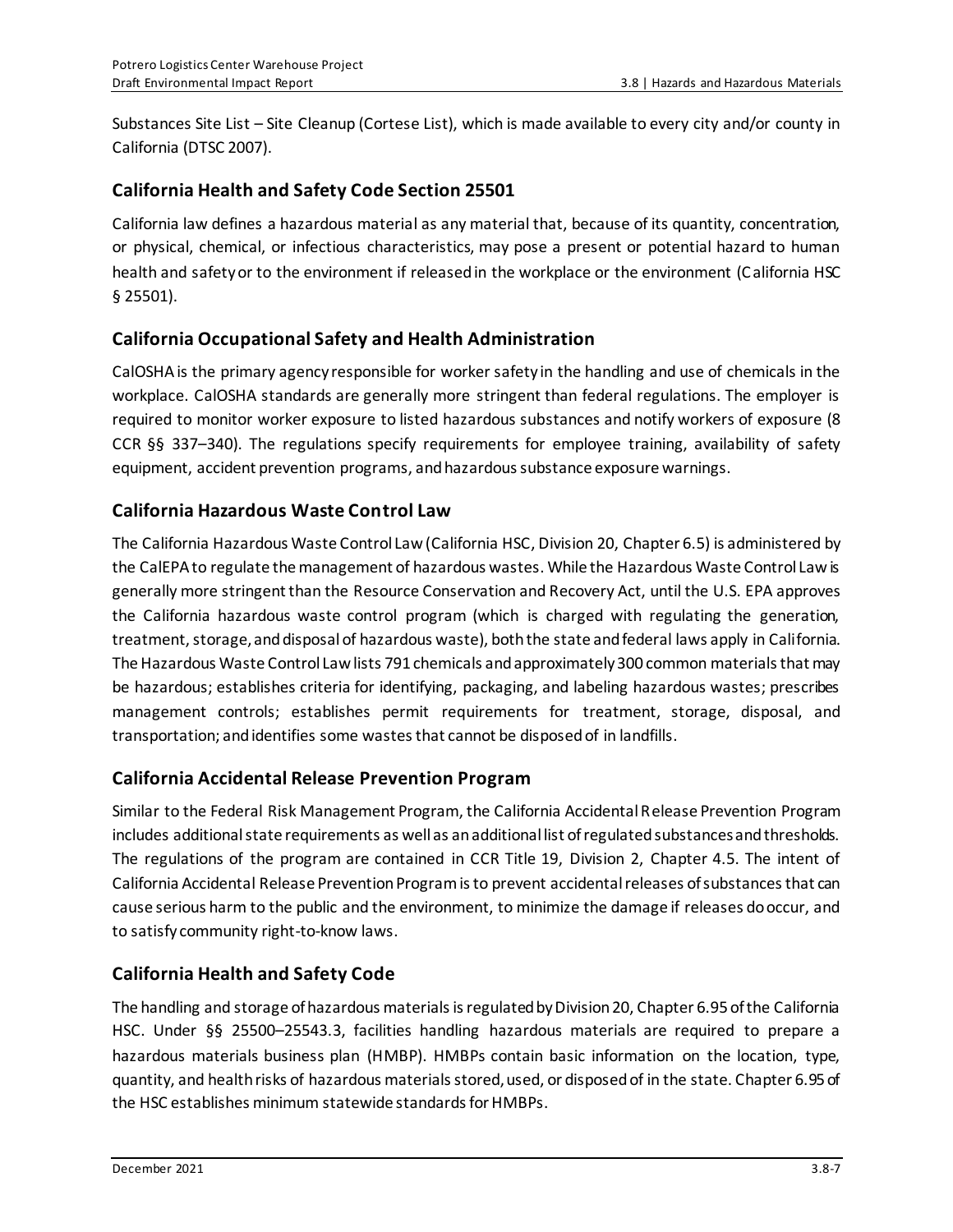In addition, in the event that a facility stores a quantity of specific acutely hazardous materials above the thresholds set forth by California code, facilities are also required to prepare a risk management plan and California Accidental Release Plan. The risk management plan and California Accidental Release Plan provide information on the potential impact zone of a worst-case release and require plans and programs designed to minimize the probability of a release and mitigate potential impacts (California HSC, Chapter 6.95).

# **LOCAL**

### **County of Riverside Multi-Jurisdictional Local Hazard Mitigation Plan**

The City Beaumont is a participating jurisdiction in the Riverside County Multi-Jurisdictional Local Hazard Mitigation Plan (HMP). The HMP identifies the county's hazards, reviews and assesses past disaster occurrences, estimates the probability of future occurrences, and sets goals to mitigate potential risks to reduce or eliminate long-term risk to people and property from natural and man-made hazards for the County and Operational Area member jurisdictions, including the City Beaumont. <sup>1</sup>

### **City of Beaumont Emergency Operations Plan**

The City of Beaumont has an adopted Emergency Operations Plan (EOP) and Standardized Emergency Management System (SEMS) / National Incident Management System (NIMS). This plan establishes the emergency organization, assigns tasks, specifies policies and general procedures, and provides for coordination of planning efforts of the various emergency staff and service elements. Further, it is an extension of the State Emergency Plan. The EOP addresses the planned response to extraordinary situations associated with natural disasters and/or human caused incidents. The plan is intended to facilitate multi-agency and multi-jurisdictional coordination, particularly between the City of Beaumont and Riverside County, special districts, and state agencies. <sup>2</sup>

### **City of Beaumont General Plan**

#### *Safety Element*

The Safety Element establishes goals and policies to maintain and improve the safety of the City's residents. This Element complies with the State requirements for a Safety Element. The Project's consistency with these goals and policies is discussed in *Table 3.10-3: Beaumont General Plan Consistency Analysis* of this EIR. The following goals and policies are applicable to hazards and hazardous materials:

#### **Goal 9.11 A City with minimized risk associated with hazardous materials.**

- Policy 9.11.1 Require all users, generators, and transporters of hazardous materials and wastes to provide and maintain an updated inventory of hazardous waste and materials, associated handling procedures, and clean up response plans.
- Policy 9.11.2 Require an assessment of hazardous materials use as part of environmental review and/or include approval of the development of a hazardous management and disposal

<sup>1</sup> City of Beaumont. 2020. Beaumont General Plan Draft PEIR SCH No. 2018031022.

<https://www.beaumontca.gov/DocumentCenter/View/36627/DEIR-090720> (accessed November 2021).  $2$  Ibid.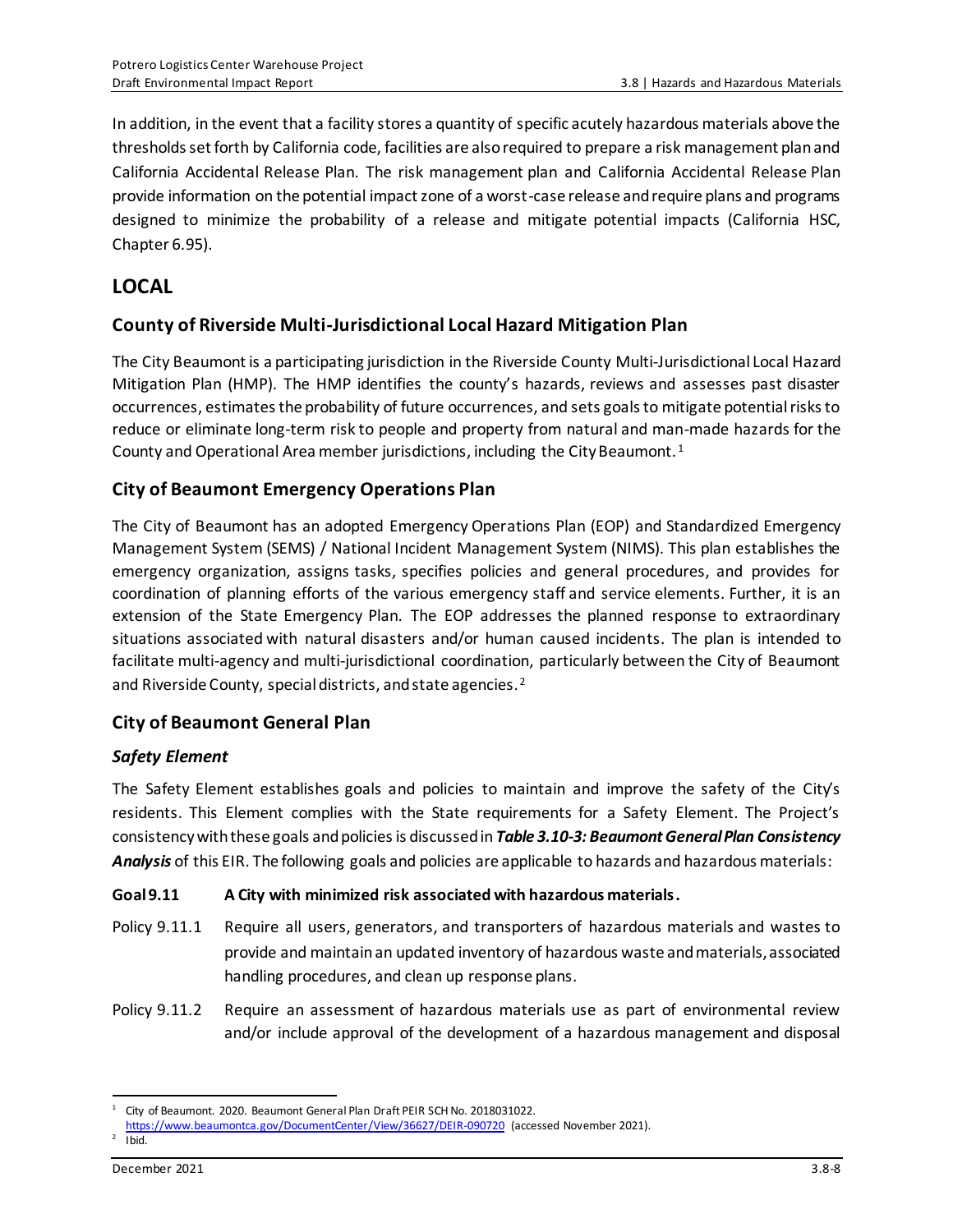plan, as a condition of a project, subject to review by the County Environmental Health Department.

Policy 9.11-5 Prohibit placement of proposed new facilities that will be involved in the production, use, storage, transport, or disposal of hazardous materials near existing sensitive land uses (such as homes, schools, child-care centers, nursing homes, senior housing, etc.), that may be adversely affected by such activities.

### **3.8.3 STANDARDS OF SIGNIFICANCE**

State CEQA Guidelines Appendix G contains the Environmental Checklist Form, which includes questions concerning hazards and hazardous materials. The questions presented in the Environmental Checklist Form have been utilized as significance criteria in this section. Accordingly, the Project would have a significant effect on the environment if it would:

- a) Create a significant hazard to the public or the environmental through the routine transport, use, or disposal of hazardous materials?;
- b) Create a significant hazard to the public or the environment through reasonably foreseeable upset and accident conditions involving the release of hazardous materials into the environment?
- c) Emit hazardous emissions or handle hazardous or acutely hazardous materials, substances, or waste within one-quarter mile of an existing or proposed school?
- d) Be located on a site which is included on a list of hazardous materials sites compiled pursuant to Government Code Section 65962.5 and, as a result, would it create a significant hazard to the public or the environment?
- e) For a project located within an airport land use plan or, where such a plan has not been adopted, within two miles of a public airport or public use airport, would the project result in a safety hazard or excessive noise for people residing or working in the project area?
- f) Impair implementation of or physically interfere within an adopted emergency response plan or emergency evacuation plan?
- g) Expose people or structures, either directly or indirectly, to a significant risk of loss, injury or death involving wildland fires?

# **METHODOLOGY AND ASSUMPTIONS**

The Project is evaluated against the thresholds of significance, as the basis for determining the level of impacts related to hazards and hazardous materials. This analysis considers existing regulations, laws and standards that serve to avoid or reduce potential environmental impacts. Where significant impacts remain, feasible mitigation measures are recommended, where warranted, to avoid or lessen the Project's significant adverse impacts.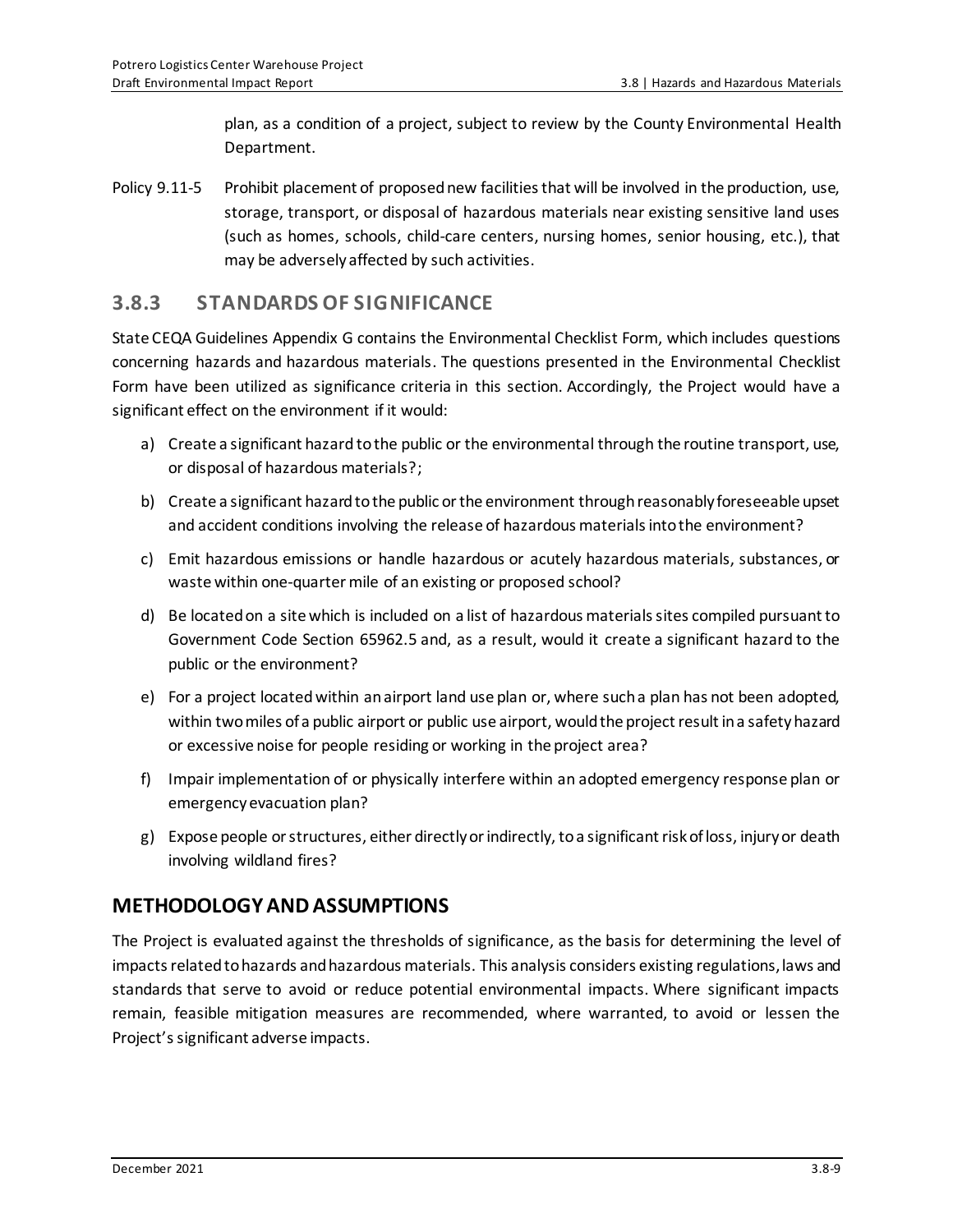## **3.8.4 PROJECT IMPACTS AND MITIGATION MEASURES**

#### *Impact 3.8-1: Would the Project create a significant hazard to the public or the environment through the routine transport, use, or disposal of hazardous materials?*

*Level of Significance: Less than Significant Impact*

# **CONSTRUCTION**

During Project construction, potentially hazardous materials would be handled on-site. These materials would include gasoline, diesel fuel, lubricants, and other petroleum-based products used to operate and maintain machinery. Handling of these potentially hazardous materials would be temporary and would coincide with the short-term construction phase. Although some of these materials would be stored onsite, storage would be required to comply with the guidelines established by the manufacturer's recommendations and the requirements of State and Federal law. Consistent with Federal, State, and local requirements, transport, removal, and disposal of hazardous materials from the Project Site would be conducted by a permitted and licensed service provider. Any handling, transport, use, storage, or disposal would comply with all applicable Federal, State, and local agencies and regulations, including the U.S. EPA, the California DTSC, the CalOSHA, Caltrans, RCRA, and the Riverside County Department of Environmental Health Hazardous Materials Branch (the CUPAfor Riverside County).

# **OPERATIONS**

Operations of the Project are not anticipated to represent a significant hazard to the public or the environment through the routine transport, use, or disposal of hazardous materials. Properly removing and disposing of on-site hazardous materials in accordance with State and Federal regulations, such as RCRA or California DTSC regulations would reduce potential impacts associated with accidental release or contact with these substances to less than significant. Additionally, any potentially hazardous material handled on the Warehouse Site would be limited in both quantity and concentrations based on manufacturers specifications, and needs for Project operations. All products would be stored, handled, transported, and used consistent with other similar industrial uses located in the City and in accordance with all safe handling regulations. Additionally, any handling, transport, use, and disposal would comply with applicable Federal, State, and local agencies and regulations. Further, as mandated by the OSHA, all hazardous materials stored on the Warehouse Site, such as cleaners, fuels, solvents, or pesticides would be accompanied by a Material Safety Data Sheet, which would inform employees and first responders as to the necessary remediation procedures in the case of accidental release. In addition, and if applicable future operations would include a HMBP in accordance with HSC §§ 25500–25543.3. The HMBPs would contain basic information on the location, type, quantity, and health risks of hazardous materials stored, used, or disposed of at off-site locations. Compliance with existing regulations would be sufficient to reduce potential impacts to a less than significant. No additional, Project-specific mitigation measures would be required.

The Project also would require some outdoor landscape maintenance activities. These demands would include the storage of, and periodic application of pesticides, herbicides, and fertilizers. If equipment needed for landscaping are used and housed on-site, the Project may require the storage and of fuels and solvents on-site. Use of this type of equipment and listed materials are common to such facilities and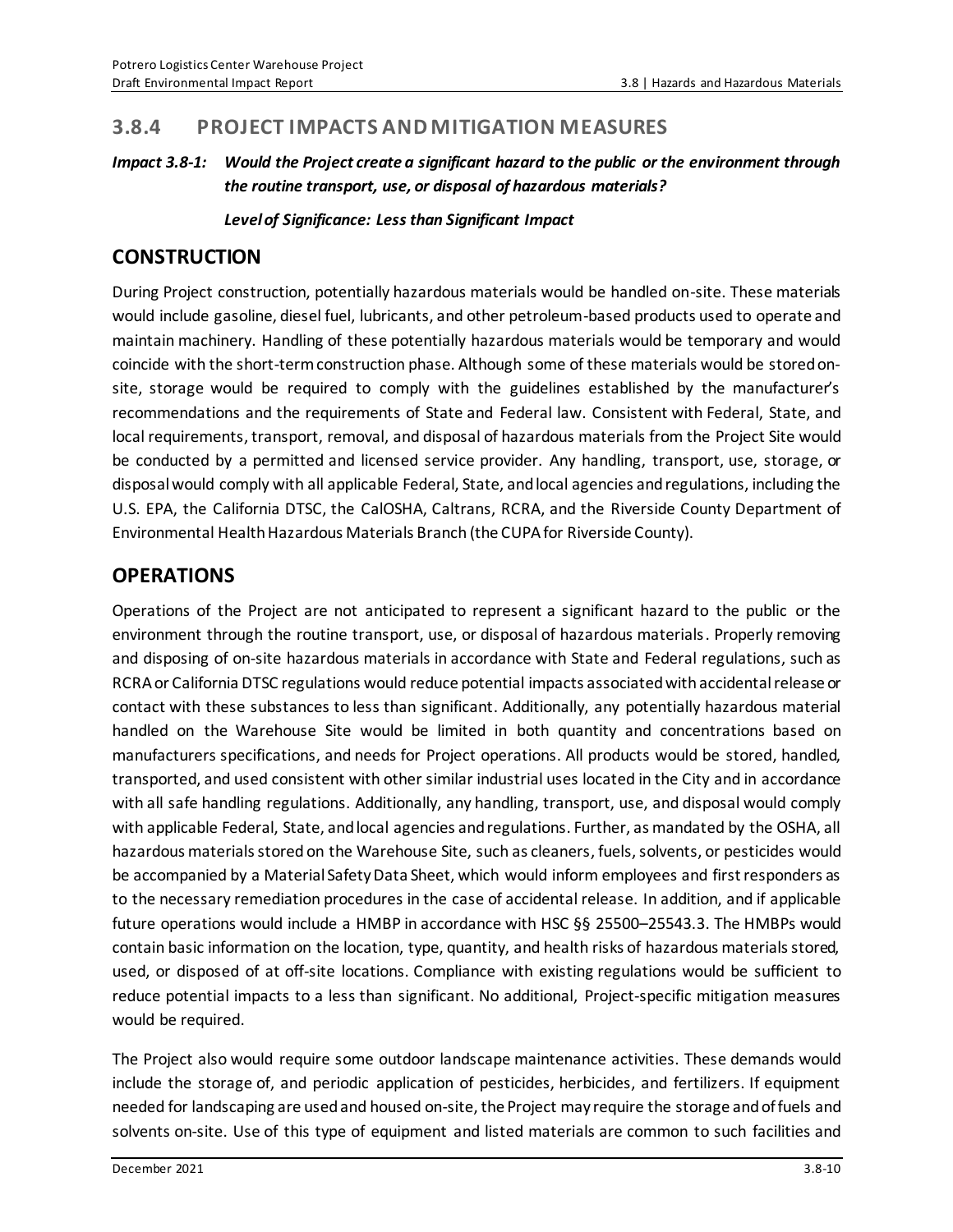compliance with existing regulations regarding their use would be sufficient to reduce potential impacts to a less than significant. No additional Project-specific mitigation measures would be required in this regard.

#### *Mitigation Measures*

No mitigation measures are required.

*Impact 3.8-2: Would the Project create a significant hazard to the public or the environment through reasonably foreseeable upset and accident conditions involving the release of hazardous materials into the environment?*

*Level of Significance: Less than Significant Impact*

### **CONSTRUCTION**

The construction of new developments could result in hazards to the public or the environment through the accidental upset or release of hazardous materials caused by accidental spillage of hazardous materials used during the construction phases of the Project, or as a result of the exposure of contaminated soil during grading activities. As discussed in**Impact 3.8-1** above, the handling of hazardous materials and waste during the construction phase would occur and would generally be limited to common construction materials including fuels, greases, lubricants, solvents, etc., none of which are typically acutely hazardous. Handling of potentially hazardous materials would be done according to Federal and State guidelines. For example, fuel stored in ASTs would have a secondary impermeable barrier and reservoir to contain any leaks or spills. All such materials used and stored for use during this period would be temporary in nature, lasting only as long as needed and coinciding with the short-term construction phase. In addition, the Phase I ESA for the Project Site evaluated the potential for hazardous materials to be present on site. This evaluation was based upon readily discernible and/or documented present and historic uses of the Project property, and adjoining properties and uses of those sites. The Phase I also considered the general characteristics of the site and the expected nature of hazardous materials that may be present as a result of such uses and is discussed in additional detail immediately following.

The Project Site is not listed on anNPL or Superfund site, and is not listed on any other regulatory database report documenting known hazardous materials sites, sites with past releases or site that has handled, used or disposed of materials, or site with known hazardous materials incidents. No significant environmental concerns were noted on the historical aerial photographs. Database searches did not reveal any USTs. According to the Division of Oil and Gas and Geothermal Resources (DOGGR) website, there are no oil, gas, or geothermal wells identified on or adjacent to the subject property. Accordingly, there have been no citations or issued notices of violations by any environmental regulatory agency for improper use or disposal of hazardous materials associated with the Project Site. Thus, impacts in this regard would be less than significant.

# **OPERATIONS**

Project operations would involve the routine transport, use, and storage of materials/chemicals typical of industrial facilities such as fuels, solvents, cleaners, lubricants, etc. While these materials are not typically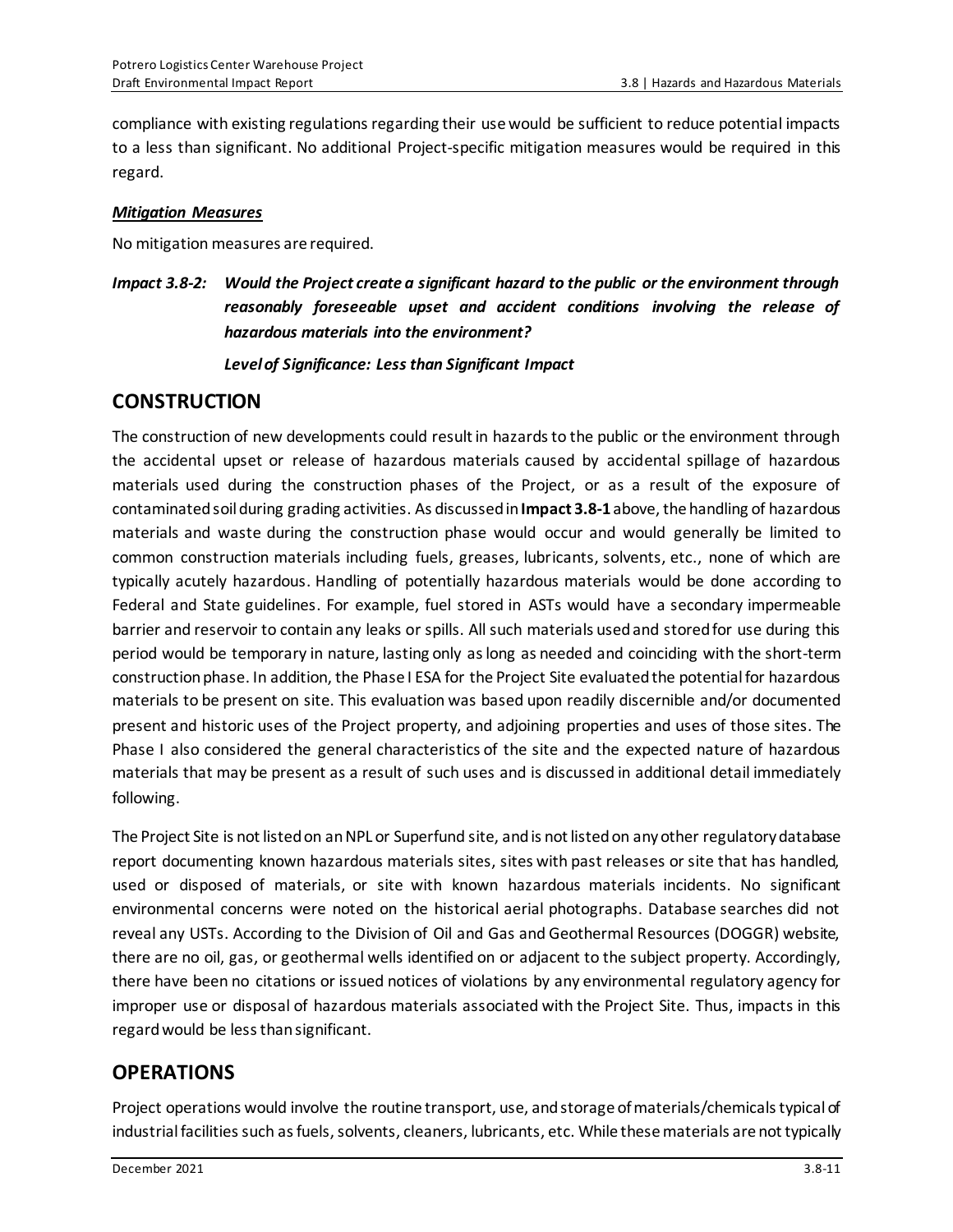considered acutely hazardous, use of these materials could create a risk to the public or the environment if substantial quantities of these materials were accidentally released to the environment. However, as discussed in **Impact 3.8-1** above, the routine transport, use, and disposal of these materials during Project operations must adhere to Federal, State, and local regulations for transport, handling, storage, and disposal of hazardous substances. The Project would also be subject to compliance with the regulatory framework, including the HMBP, which would require immediate clean-up of spills and notification of appropriate public safety department, such as the City Fire Department, if the magnitude of the spill warrants an emergency response. The potential for this eventuality; however, is considered low. Conformance to these measures and standards would ensure that Project operations would not create a significant hazard to the public or the environment through reasonably foreseeable upset and accident conditions involving the release of hazardous materials into the environment. Impacts in this regard would be less than significant.

#### *Mitigation Measures*

No mitigation measures are required.

*Impact 3.8-3: Would the Project emit hazardous emissions or handle hazardous or acutely hazardous materials, substances, or waste within one-quarter mile of an existing or proposed school?*

*Level of Significance: Less than Significant Impact*

### **CONSTRUCTION AND OPERATIONS**

The nearest school to the Project Site is the Tournament Hill Elementary School at 36611 Champions Drive, Beaumont, CA 92223, approximately 1.5 miles to the north, and no schools are proposed closer to the Project Site at present. Therefore, the Project would not affect any nearby schools as there are no schools located within one-quarter mile of the Project Site. As discussed above, some hazardous substances and materials would be stored, used, and generated on the Project Site during construction and operation. These substances include fuels for construction equipment and vehicles, motor oil, cleaning solvents, paints, and storage containers and applicators containing suck materials. However, use of thesematerials would be limited to the Warehouse Site, are not considered acutely hazardous, and do not have the potential to impact any schools. The Project would be required to adhere to all applicable regulations as noted in Impact 3.8-1. A less than significant impact would occur.

#### *Mitigation Measures*

No mitigation is necessary.

*Impact 3.8-4: Would the Project be located on a site which is included on a list of hazardous materials sites compiled pursuant to Government Code Section 65962.5 and, as a result, would it create a significant hazard to the public or the environment?*

*Levelof Significance: No Impact*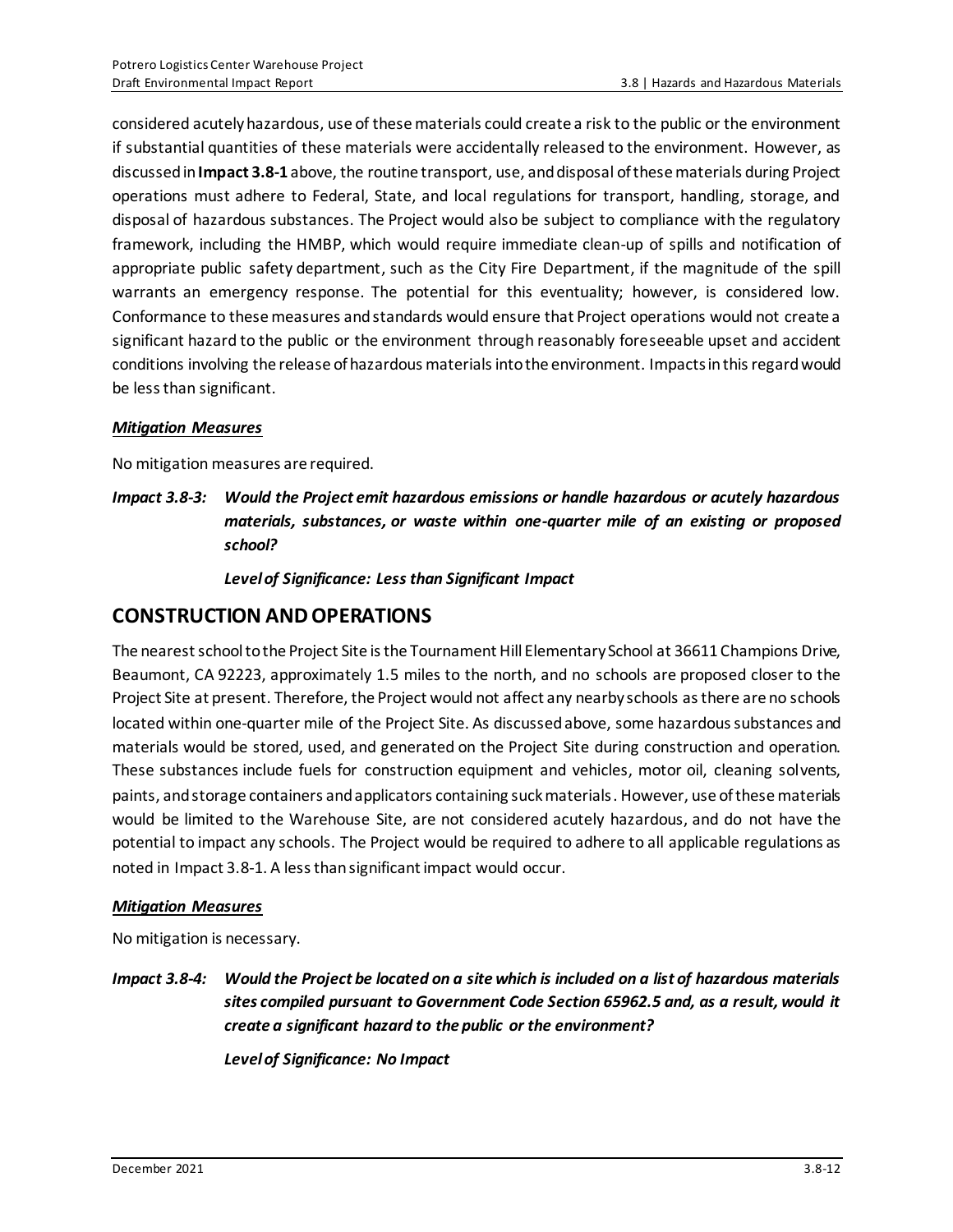# **CONSTRUCTION AND OPERATIONS**

Consistent with ASTM International E1527-13, environmental databases and records were reviewed during preparation of the Phase I ESA to determine whether the Project Site or surrounding properties are included on a list of hazardous materials sites compiled pursuant to Government Code § 65962.5 ("Cortese" list). This records search concluded that the Project Site is not included on the Cortese list. No Recognized Environmental Conditions, Controlled Recognized Environmental Conditions, or Historical Recognized Environmental Conditions are identified to exist on the Project Site. Therefore, no impacts associated with hazardous materials would occur.

#### *Mitigation Measures*

No mitigation is necessary.

*Impact 3.8-5: For a project located within an airport land use plan or, where such a plan has not been adopted, within two miles of a public airport or public use airport, would the project result in a safety hazard or excessive noise for people residing or working in the project area?*

*Level of Significance: No Impact*

### **CONSTRUCTION AND OPERATION**

The Project Site is not within two miles of a public airport or public use airport; therefore, the Project would not result in a safety hazard for the people residing or working in the area. The nearest airstrip is the Banning Municipal Airport in Banning located approximately nine miles east of Project Site. Furthermore, the Project does not include any towers or tall structures that would result in a safety hazard. Refer to *Section 3.11: Noise*, for impacts related to excessive noise. No impact would occur.

#### *Mitigation Measures*

No mitigation is necessary.

*Impact 3.8-6: Would the Project impair implementation of or physically interfere with an adopted emergency response plan or emergency evacuation plan?*

*Level of Significance: Less than Significant Impact*

### **CONSTRUCTION AND OPERATIONS**

The Project shall comply with the City's adopted Multi-Hazard Functional Plan. The developer is required to design, construct, and maintain structures, roadways, and facilities to comply with the applicable Federal, State, and local requirements related to emergency access and evacuation plans. The proposed plan would be reviewed and approved by the fire marshal during the plan review.

#### *Mitigation Measures*

No mitigation is necessary.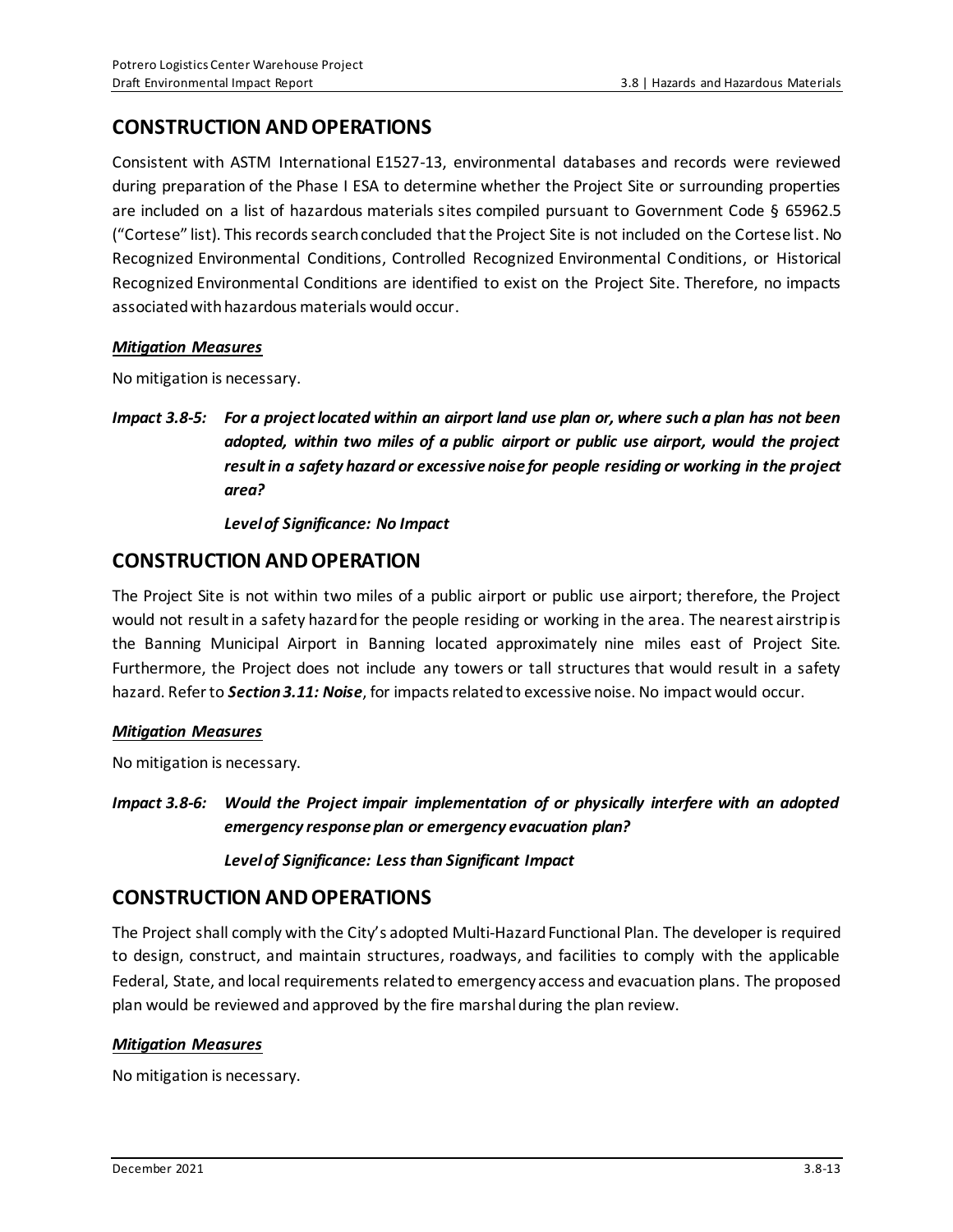#### *Impact 3.8-7: Would the Project expose people or structures, either directly or indirectly, to a significant risk of loss, injury or death involving wildland fires?*

#### *Level of Significance: Less than Significant Impact*

The Project Site is located in an area with coastal sage scrub and other native habitat. The majority of surrounding areas have been previously disturbed with residential or industrial developments or other areas that are highly disturbed from off-road activity. The area to the north of the Project Site has been previously cleared and graded with improvements associated with the construction of the Potrero Boulevard overcrossing of State Route 60 (SR-60). Other large developments in the surrounding area that have removed native vegetation include the Heartland development on the north side of SR-60 and the Hidden Canyon Industrial park to the southwest. Although these areas and the Project Site are surrounded by developed areas and undeveloped areas, they are designated as a moderate, high, and very high FHSZs. 3

While the Project Site is located in an area with vegetation that can be prone to fire, due to the presence ofsurrounding development, non-contiguous nature of the existing undeveloped areas, presence of area roadways, lack of steep slopes, and concrete construction of the proposed warehouse it is not likely to be affected by a wildfire during construction or operations. In addition, the undeveloped area to the south of the warehouse structure would be separated from the warehouse structure by proposed 4<sup>th</sup> Street, parking, the drive aisle, and landscaping. This buffer would be approximately 185 feet in width at its narrowest point. Lastly, the warehouse structure would be predominantly concrete which is not typically susceptible to fire. It is anticipated that these design elements would reduce exposure of the Warehouse Site and structure to wildfire. Therefore, although the surrounding areas could experience a fire, because of the above-listed factors, impacts would be less than significant.

#### *Mitigation Measures*

No mitigation is necessary.

### **3.8.5 SIGNIFICANT AND UNAVOIDABLE IMPACTS**

No significant unavoidable hazardous material impacts have been identified.

# **3.8.6 CUMULATIVE IMPACTS**

For purposes of hazardous materials impact analysis, cumulative impacts are considered for cumulative development in the general Project vicinity, a one-mile radius. Refer also to *Section 3.0: Environmental Impact Analysis*, for discussion concerning the basis for the cumulative impact analysis and a list of related cumulative projects located in the Project vicinity.

Impacts associated with hazardous materials are often site-specific and localized. The EIR evaluates environmental hazards in connection with the Project Site and surrounding area. Regarding the off-site environmental hazards, the database search documents the findings of various governmental database searches regarding properties with known or suspected releases of hazardous materials within a search

<sup>&</sup>lt;sup>3</sup> CAL FIRE. ND. FRAP FHSZ Viewer[. https://egis.fire.ca.gov/FHSZ/](https://egis.fire.ca.gov/FHSZ/) (accessed November 2021).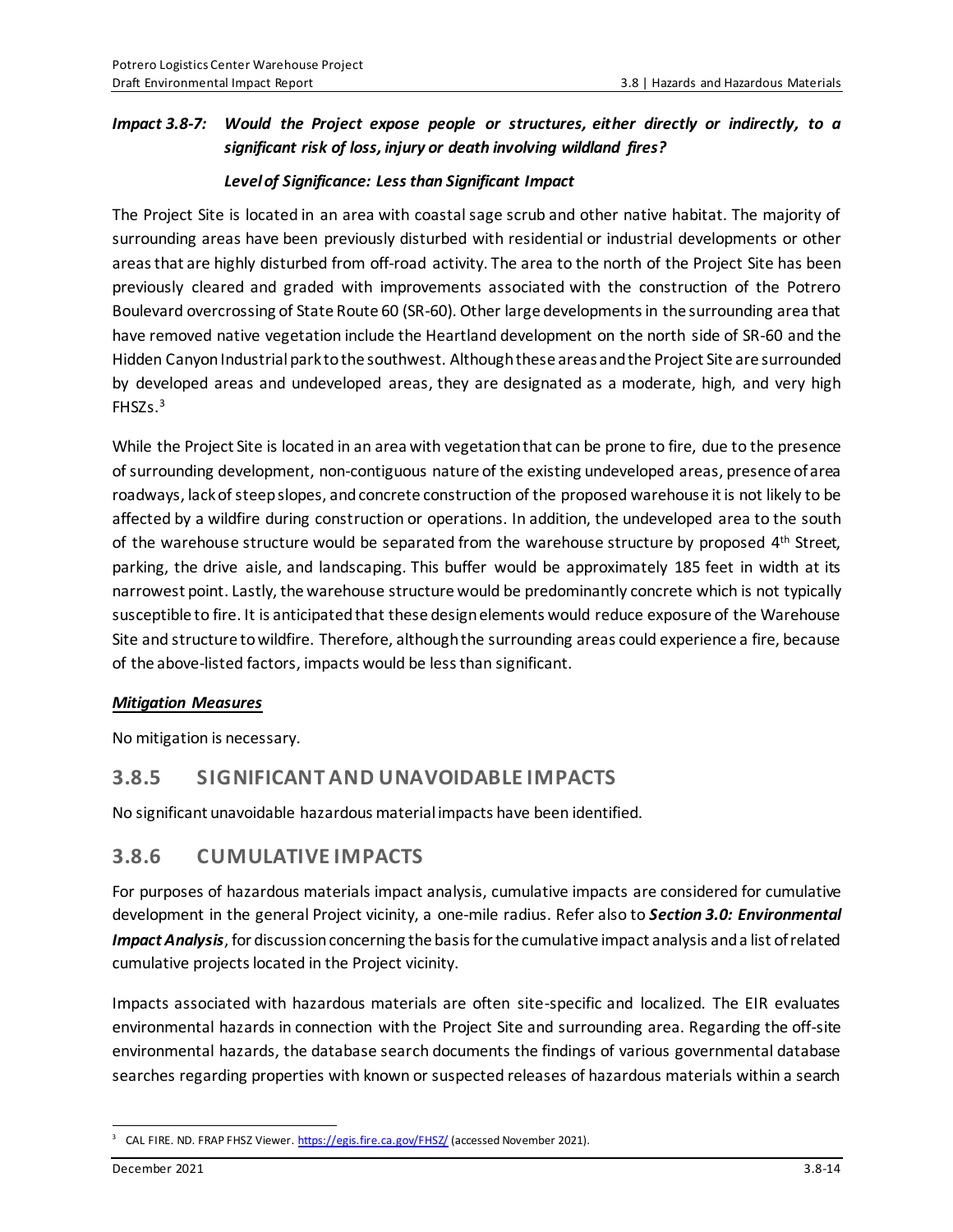radius of up to one mile from the Project Site and serves as the basis for defining the cumulative impacts study area.

The Project Site is currently vacant. Database record searches reveal that the site does not contain any USTs or hazardous cleanup sites. Historical aerial photo review shows the Project Site has been mostly undeveloped, with only a few small structures or trailers on the site.

Cumulative impacts related to hazards and hazardous materials would result from projects that combine to increase exposure to hazards and hazardous materials. The potential for cumulative impacts to occur is limited since the impacts from hazardous materials use on site are site-specific. Although some of the cumulative projects and other future projects associated with buildout of the surrounding communities (*Table 3-1*) also have potential impacts associated with hazardous materials, the environmental concerns associated with hazardous materials are typically site specific. It is expected that future development within the area must comply with all Federal, State, and local statutes and regulations applicable to hazardous materials.

Each project is required to address any issues related to hazardous materials or wastes on a projectspecific basis. With adherence to applicable Federal, State, and local regulations governing hazardous materials, the potential risks associated with hazardous materials would be less than significant. The incremental effects of the Project related to hazards and hazardous materials, if any, are anticipated to be minimal, and any effects would be site-specific. The potential impacts of the Project would be addressed by Project design and compliance with existing laws and regulations. Therefore, the Project's contribution to cumulative impacts would not be "cumulatively considerable."

# **3.8.7 REFERENCES**

CAL FIRE. ND. *FRAP FHSZ Viewer*[. https://egis.fire.ca.gov/FHSZ/.](https://egis.fire.ca.gov/FHSZ/)

City of Beaumont. 2020. Beaumont General Plan Draft PEIR SCH No. 2018031022. https://www.beaumontca.gov/DocumentCenter/View/36627/DEIR-090720.

Partner Engineering and Science, Inc. 2018. *Phase I Environmental Site Assessment*.